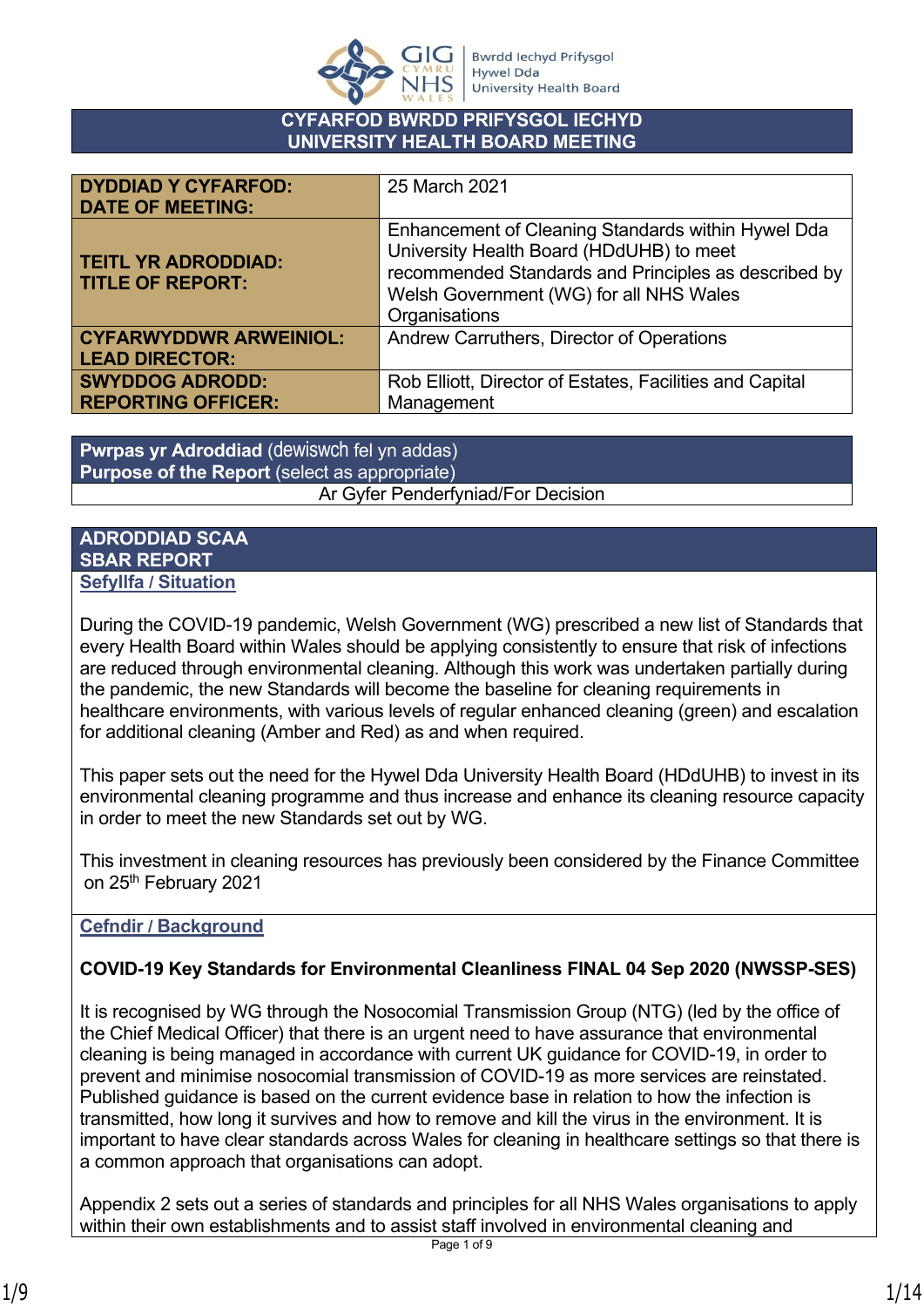decontamination in meeting the requirements. While the focus is on ensuring acute and community hospital settings are safe environments to provide care, the Standards are generally applicable to all healthcare and ancillary support service settings.

### **Current resource**

At present within the HDdUHB there is a budgeted provision in place for c.390 whole time equivalent (wte) domestic staff to clean all HDdUHB acute and community sites. As of December 2020 there were approximately 68 wte substantive vacancies for domestic posts across the HDdUHB. The substantive gap is currently covered by additional bank staff and some staff brought in to combat COVID-19 (on fixed term contracts), carrying out some non COVID-19 cleaning work as part of their duties. There is a recruitment campaign due to commence to ensure these vacancies are filled with substantive contract staff rather than rely on bank or fixed term. These positions should be appointed to by first quarter 2021/2022.

# **COVID pressure**

As well as the additional workforce required to enhance the standards of cleaning within the HDdUHB to the new basic standards, it is also the requirement for the HDdUHB to enhance its cleaning provision to the escalated levels for specific COVID-19 related cleaning. This includes both enhancement at acute and community sites, and also at field hospitals and vaccination centres. Part of this enhanced standard is currently being met by the fixed term COVID-19 staff that were employed as a result of the first and second wave of COVID-19. The third wave is currently in process and an accelerated recruitment effort has been introduced to fill these positions in conjunction with the permanent enhanced cleaning staff; these staff will commence with the HDdUHB during the week commencing 1<sup>st</sup> March 2021. The total staffing requirement is detailed at Appendix 1.

# **Other factors to be considered**

As well as the additional requirement to fulfil COVID-19 cleaning requirements both internally and externally, there is also the added pressure of higher than usual sickness rates due to COVID-19. The current rate of sickness for domestic staff is around 8% with additional staff shielding/selfisolating due to COVID-19. This workforce gap is currently being filled by Phase 1 and 2 COVID-19 staff and bank staff members.

# **Asesiad / Assessment**

# **Meeting the Key Standards**

An assessment was carried out across the HDdUHB by the Facilities Operations Team to determine the gap between the current budgeted establishment and the staffing level required to achieve the new baseline for cleaning in line with the Standards described in the Appendices. It should be noted that although this work has been accelerated/implemented on the back of the recent pandemic, the Standards will be the new basic cleaning requirement for the HDdUHB at all times and therefore become the current and future baseline. At present, there will still be a need to for additional cleaning staffing requirement to service all current HDdUHB sites (including Field Hospitals & Vaccination Centres). This requirement does not form part of the additional staff requirement described in this report, and will be managed through the COVID-19 funding process.

In order for the HDdUHB to meet the Key New Enhanced Standards, in line with the low risk pathway on a permanent basis and with the sufficient capacity to flex up to Amber and Red Areas when required (Appendix 3), the HDdUHB will be required to increase its workforce by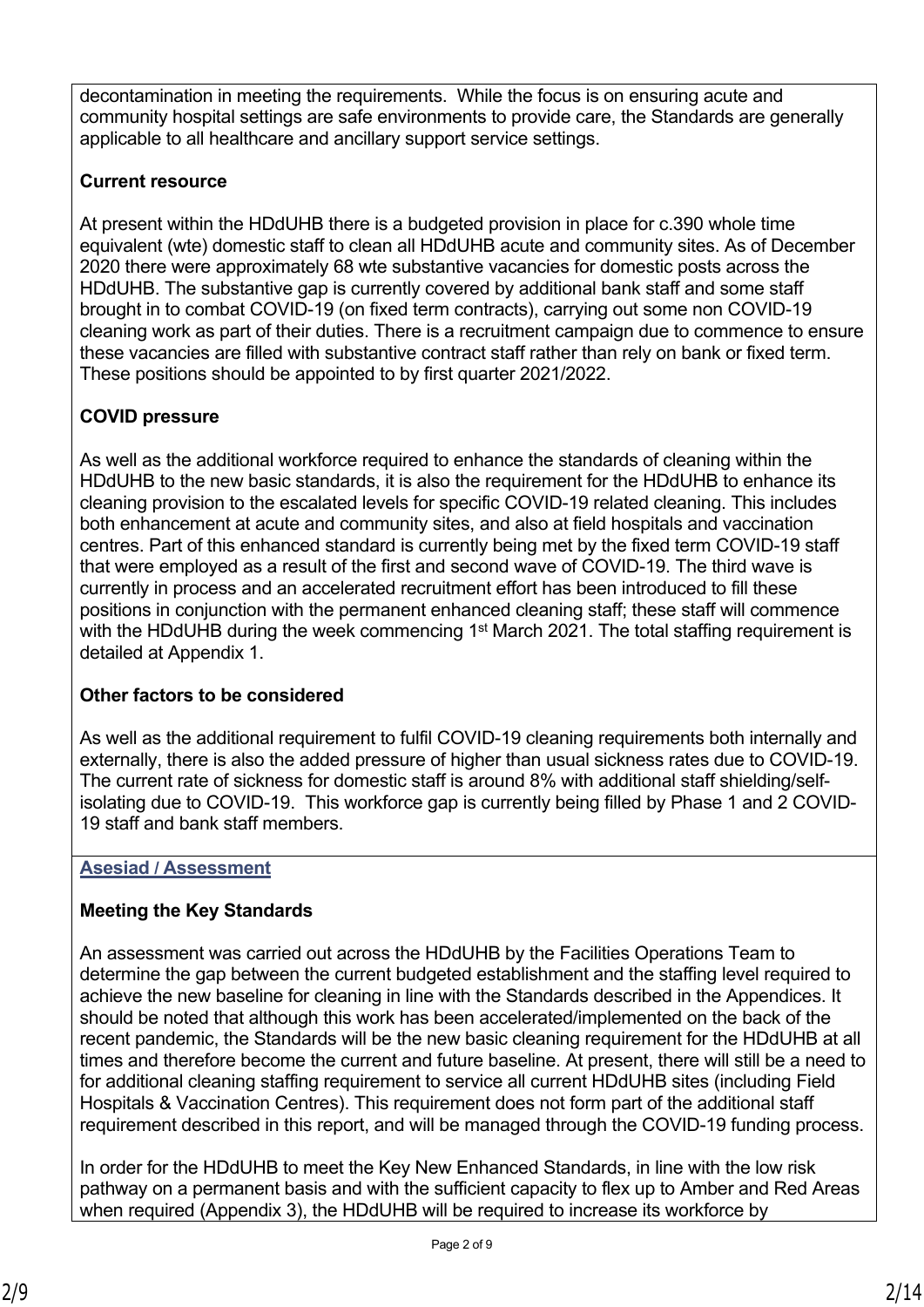approximately 113 wte. This will include additional domestic staff (waste operatives, housekeepers and ward domestics), designated trainers and additional supervisors. The increased cost for the staff element will be circa £2.8m on top of the current substantive establishment requirements. The additional non-pay required to facilitate the enhancement in cleaning provision would be circa £0.1m.

The Human Resources challenges are significant in a recruitment campaign of this magnitude, and significant consultation together with collaborative working has been undertaken between all parties involved in this campaign, to enable the process to be streamlined, with staff expected to take up these substantive positions during the first quarter of 2021/2022.

| <b>STANDARD</b>   | <b>RESOURCE REQUIRED (Banding in)</b><br>brackets)                                  | <b>REASON</b>                                                                                                                                                                                                                                                              | <b>RECURRING</b><br><b>COST</b> |
|-------------------|-------------------------------------------------------------------------------------|----------------------------------------------------------------------------------------------------------------------------------------------------------------------------------------------------------------------------------------------------------------------------|---------------------------------|
| Standard 1        | 7 Waste Operatives (B2) & 12<br>additional housekeepers (B2)                        | Clutter-free environment / Office cleaning and cleaning<br>of shared areas (inc accommodation)                                                                                                                                                                             | £449,730                        |
| <b>Standard 2</b> | 7 Rapid Response Team<br>Housekeepers (B2) and 58<br>additional ward domestics (B2) | Additional frequency of decontamination                                                                                                                                                                                                                                    | £1,538,550                      |
| <b>Standard 3</b> | <b>Hygiene Technicians</b>                                                          | Monitoring and disinfection of mobile and<br>communication devices not currently in HS remit                                                                                                                                                                               | £0                              |
| <b>Standard 4</b> | Disposable Products                                                                 | Increase of disposable mop heads & microfibre stock                                                                                                                                                                                                                        | £95,000                         |
| <b>Standard 5</b> | 4 senior supervisors - 1 per acute<br>(B5) and 5 trainers (B3)                      | To support Assistant Site Ops manager and develop<br>training plans and act as deputy when required (possibly<br>existing supervisors promoted and position backfilled) /<br>Update induction and undertake refresher training for all<br>staff involved in cleaning tasks | £282,697                        |
| Standard 6        | 7 Housekeeping supervisors (B3)                                                     | Control of rotas to allocate staff to COVID and Non-COVID<br>pathways and support standard 6                                                                                                                                                                               | £181,951                        |
| Standard 7        | 6 Rapid Response Team<br>Housekeepers (B2)                                          | Enhance current RRT's for UV and HPV decontamination                                                                                                                                                                                                                       | £142,020                        |
| Standard 8        | 7 additional staff for assurance<br>team (B3), C4C and Quality<br>Monitoring Tool   | Review of schedules; liaison with clinical staff; formal<br>audits / Update site plans to reflect departmental changes<br>/ Risk assessment; document additional cleans ensuring<br>fully auditable                                                                        | £191,951                        |
| Standard 9        | No additional resource required<br>as part of core responsibilities                 |                                                                                                                                                                                                                                                                            | £0                              |
|                   | Total annual cost to meet all standards                                             |                                                                                                                                                                                                                                                                            | £2,881,899                      |

#### **Summary of Benefits**

The benefits from investment in this initiative would be:

- The ability to meet the guidance issued by the WG on the new Enhanced Cleaning Standards;
- Potential to reduce clinical incidents as a result of Enhanced Standards of Cleanliness;
- Enhanced resilience of current workforce through recruitment of additional staff;
- Capacity to deep clean areas and maintain patient flow effectively, promptly and safely.

#### **Argymhelliad / Recommendation**

The Board is asked to:

- Note the content of this paper
- Approve the allocation of additional resources to this purpose when approved by WG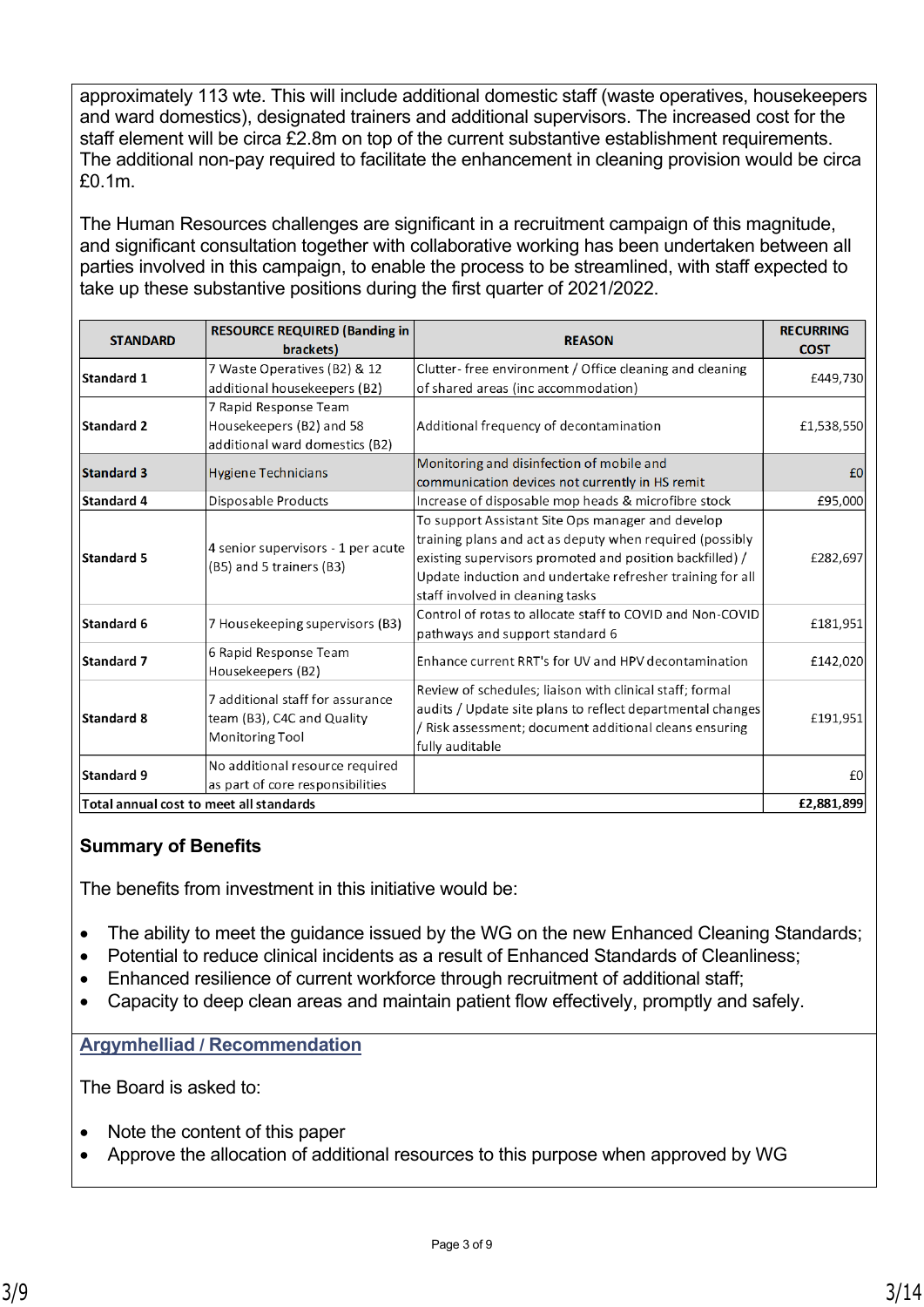| Amcanion: (rhaid cwblhau)<br><b>Objectives: (must be completed)</b>                                                                                      |                                                                                                                                                                     |
|----------------------------------------------------------------------------------------------------------------------------------------------------------|---------------------------------------------------------------------------------------------------------------------------------------------------------------------|
| Cyfeirnod Cofrestr Risg Datix a Sgôr<br><b>Cyfredol:</b><br>Datix Risk Register Reference and<br>Score:                                                  | Risk 975 Score 10                                                                                                                                                   |
| Safon(au) Gofal ac lechyd:<br>Health and Care Standard(s):<br><b>Hyperlink to NHS Wales Health &amp;</b><br><b>Care Standards</b>                        | 2.4 Infection Prevention and Control (IPC) and<br>Decontamination                                                                                                   |
| <b>Amcanion Strategol y BIP:</b><br><b>UHB Strategic Objectives:</b><br><b>Hyperlink to HDdUHB Strategic</b><br><b>Objectives</b>                        | 4. Improve the productivity and quality of our services<br>using the principles of prudent health care and the<br>opportunities to innovate and work with partners. |
| <b>Amcanion Llesiant BIP:</b><br><b>UHB Well-being Objectives:</b><br><b>Hyperlink to HDdUHB Well-being</b><br><b>Objectives Annual Report 2018-2019</b> | 4. Improve Population Health through prevention and<br>early intervention, supporting people to live happy and<br>healthy lives                                     |

| <b>Gwybodaeth Ychwanegol:</b><br><b>Further Information:</b>                                                                                                   |                                                                                             |
|----------------------------------------------------------------------------------------------------------------------------------------------------------------|---------------------------------------------------------------------------------------------|
| Ar sail tystiolaeth:<br><b>Evidence Base:</b>                                                                                                                  | Welsh Government standards and principles on<br>environmental cleaning and decontamination. |
| <b>Rhestr Termau:</b><br><b>Glossary of Terms:</b>                                                                                                             | In body of text                                                                             |
| Partïon / Pwyllgorau â ymgynhorwyd<br>ymlaen llaw y Cyfarfod Bwrdd Iechyd<br>Prifysgol:<br>Parties / Committees consulted prior<br>to University Health Board: | <b>Finance Committee</b>                                                                    |

| <b>Effaith: (rhaid cwblhau)</b><br>Impact: (must be completed)    |                                         |
|-------------------------------------------------------------------|-----------------------------------------|
| <b>Ariannol / Gwerth am Arian:</b><br><b>Financial / Service:</b> | Please see Integrated Impact Assessment |
| <b>Ansawdd / Gofal Claf:</b><br><b>Quality / Patient Care:</b>    | Please see Integrated Impact Assessment |
| <b>Gweithlu:</b><br><b>Workforce:</b>                             | Please see Integrated Impact Assessment |
| Risg:<br><b>Risk:</b>                                             | Please see Integrated Impact Assessment |
| <b>Cyfreithiol:</b><br>Legal:                                     | Please see Integrated Impact Assessment |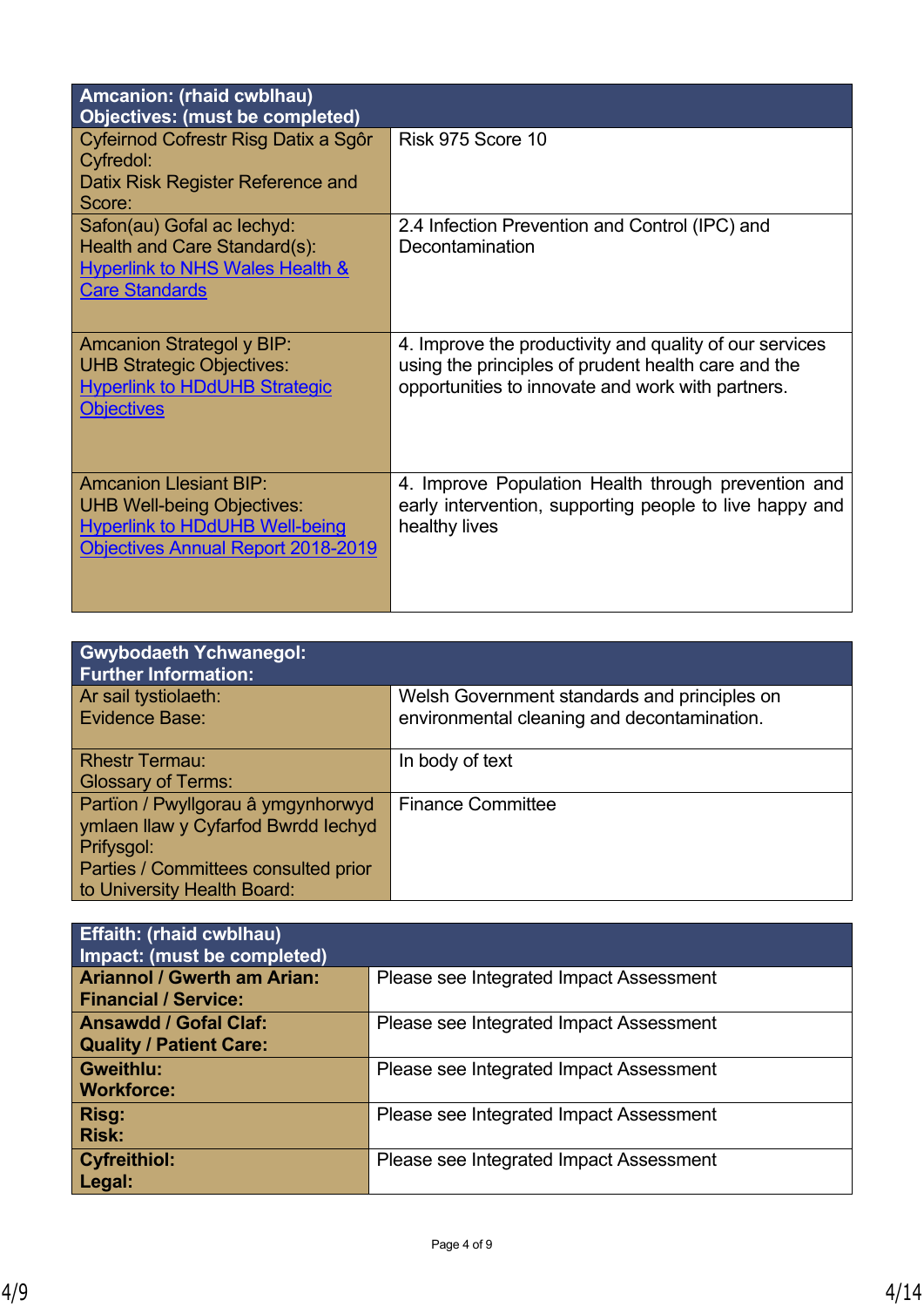| <b>Enw Da:</b>       | Please see Integrated Impact Assessment |
|----------------------|-----------------------------------------|
| <b>Reputational:</b> |                                         |
| <b>Gyfrinachedd:</b> | Please see Integrated Impact Assessment |
| <b>Privacy:</b>      |                                         |
| Cydraddoldeb:        | Please see Integrated Impact Assessment |
| <b>Equality:</b>     |                                         |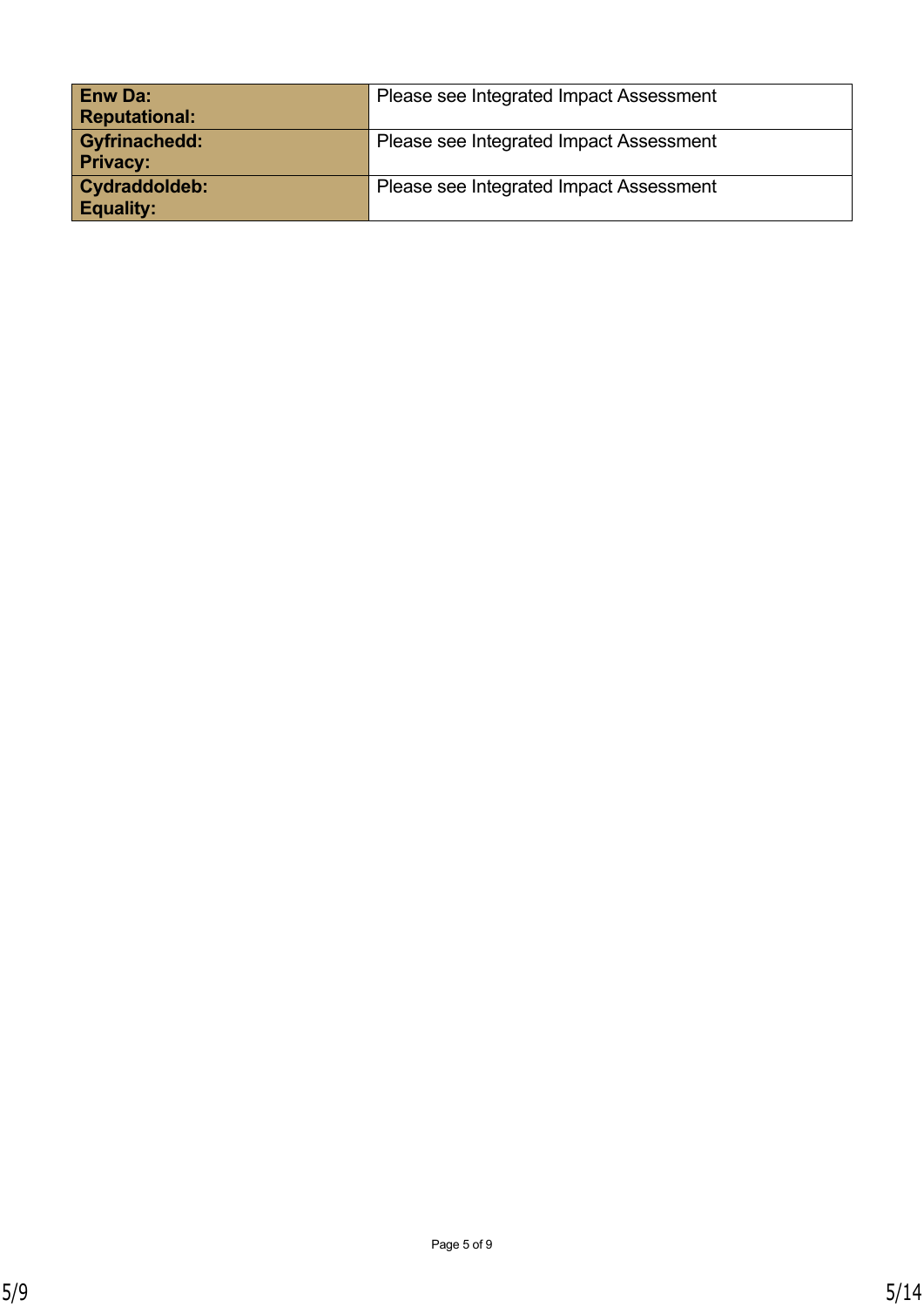# **APPENDIX 1 – Total additional staffing requirements**

| <b>Facilities staff</b><br>requirements<br>for cleaning                                                                        | <b>WTE</b> | Annual<br>Cost | <b>Funding</b><br><b>Source</b>                                                 | <b>Comments</b>                                                                                                                                                                                                                                                                                                                                                                                                                                                                                                                                                                                                                    | Recruitment<br>notes                                                                                                                                                                                                                                                                                                 |
|--------------------------------------------------------------------------------------------------------------------------------|------------|----------------|---------------------------------------------------------------------------------|------------------------------------------------------------------------------------------------------------------------------------------------------------------------------------------------------------------------------------------------------------------------------------------------------------------------------------------------------------------------------------------------------------------------------------------------------------------------------------------------------------------------------------------------------------------------------------------------------------------------------------|----------------------------------------------------------------------------------------------------------------------------------------------------------------------------------------------------------------------------------------------------------------------------------------------------------------------|
| COVID<br>requirement -<br>including Field<br>sites and<br>vaccination<br>centres<br>(expectation is<br>to end of June<br>2020) | 124        | £0.72M         | Funded<br>through<br>COVID                                                      | This would be the total additional<br>requirement on top of current level of<br>staffing/spend for COVID as of present.<br>The requirement will be pro-rated for the<br>duration of COVID (expected to end of June<br>2020) and staffed through fixed term and<br>additional bank usage, so no ongoing<br>liability for Health Board. Note that the total<br>COVID requirement for cleaning (for acute<br>and community sites) will be part of the<br>Enhanced cleaning requirement below. The<br>only additionality for COVID once enhanced<br>cleaning in full operation will be for<br>vaccination centres and field hospitals. | In line with Workforce and OD Support a fast<br>track recruitment process has been undertaken.<br>Staff have been interviewed by phone, pre -<br>employment checks being undertaken. OH<br>clearance clinic planned for 13/02/2021, First staff<br>could commence at GGH W/C 01/03/2021.                             |
| <b>Enhanced</b><br>cleaning<br>requirement                                                                                     | 113        | £2.8m          | <b>Additional</b><br>funding<br>via WG<br>(as<br>requested<br>in this<br>paper) | As per paper to Welsh Government -<br>detailed breakdown per standard<br>provided in financial table.                                                                                                                                                                                                                                                                                                                                                                                                                                                                                                                              | Intensive recruitment campaign to commence<br>once final approval of funding is received. It is<br>anticipated that a number of these<br>substantive positions will be filled by<br>temporary and bank contract staff currently in<br>post. Substantive recruitment to take place in<br>first quarter of 21/22.      |
| Substantive<br>vacancy gap                                                                                                     | 68         | £1.6M          | Within<br>existing<br>budget, no<br>additional<br>funding<br>required           | Approximately 30%-40% of this gap is<br>currently covered via domestic bank staff<br>usage.<br>An element of the remaining hours are<br>being filled by COVID staff wherever<br>possible but there is still a current shortfall in<br>domestic numbers. Fast track recruitment<br>will assist in filling this shortfall until<br>substantive appointments are made.                                                                                                                                                                                                                                                                | Normal recruitment process via TRAC to be<br>processed. Any improvement in the current<br>recruitment period will be actively pursued<br>Some of these posts may also be filled by<br>temporary and bank contract staff currently in<br>post.<br>Substantive recruitment to take place in first<br>quarter of 21/22. |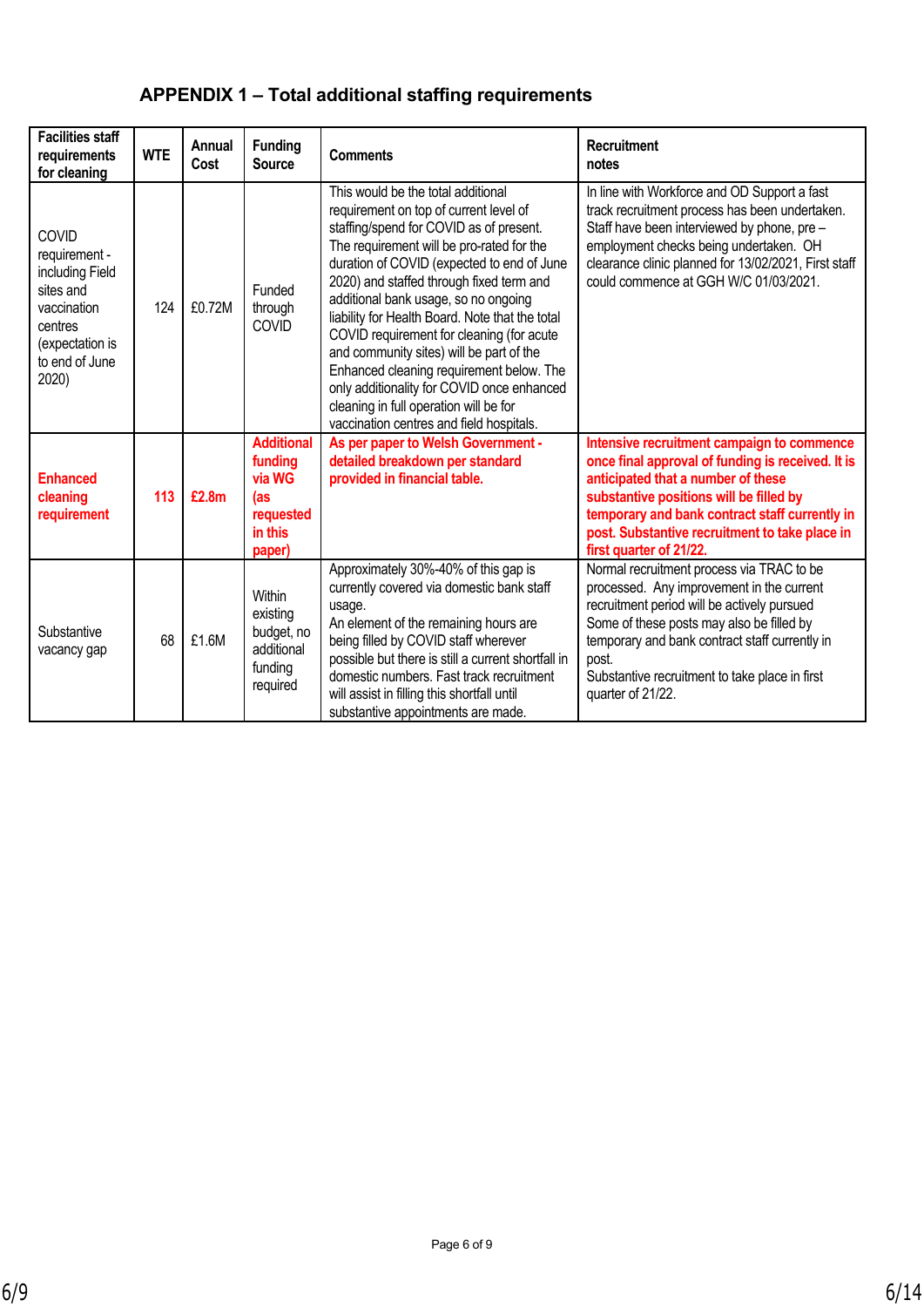#### **Appendix 2**

#### **Standards;**

- 1) **Policies and Pathways** there should be robust polices in place that details the cleaning plans for different patient pathways during pandemic. This includes
- *Existing risk based cleaning protocols by area/ward/dept. are in place that adhere to existing National Cleaning Standards for the NHS (2009)*
- *Specific cleaning protocols have been agreed to respond to and manage high, medium, low risk patient pathways for COVID-19*
- *Having specific protocols to address non clinical areas*
- *increased frequency of cleaning / disinfection is incorporated into the environmental decontamination schedules for all areas*
- *Infection prevention and control policies to support best practice e.g. Standard Infection Control Precautions (SICP) and Personal Protective Equipment (PPE) for cleaning staff*
- *Guidance highlights the need to keep care environments clutter free, with all shared non-essential items removed from reception, consulting and waiting areas.*
- *Clear protocols for clinical staff on decontamination of care equipment and medical devices in accordance with local policy and manufacturers 'Instructions For Use' in the high, medium, low risk patient pathways*
- 2) **Cleaning frequency** The frequency of cleaning all environments must be increased. This includes;
- *The frequency of cleaning for single rooms, cohort areas and clinical rooms must be risk assessed*
- *Organisations have a set of frequencies in place outside of COVID-19-19 requirements*
- *Increased frequency where there may be higher environmental contamination rates*
- *Rooms/areas where PPE is removed must be decontaminated, ideally timed to coincide with periods immediately after PPE removal by groups of staff*
- *Surfaces such as medical equipment, door/toilet handles and locker tops, patient call bells, over bed tables and bed rails must be cleaned according to frequencies set out in cleaning matrix and when known to be contaminated with secretions, excretions or body fluids;*
- *Touch points in public areas such as lifts and corridor handrails;*
- *Electronic equipment, including mobile phones, desk phones and other communication devices, tablets, desktops, and keyboards (particularly where these are used by many people), should be decontaminated according to frequencies set out in cleaning matrix*
- 3) **Cleaning Agents**  Decontamination of equipment and the care environment must be performed using products that are effective in removing/killing the virus. This includes;
- *Only using cleaning and disinfecting agents and materials supplied by employers*
- *A combined detergent/ disinfectant solution at a dilution of 1,000 parts per million available chlorine (ppm available chlorine (av.cl.)); or*
- *A general purpose neutral detergent in a solution of warm water followed by a disinfectant solution of 1,000ppm av.cl or*
- *Any alternative cleaning agents/disinfectants to be used must conform to EN standard 14476 for virucidal activity.*
- *70% alcohol or product as specified by manufacturer should be used to decontaminate electronic equipment*
- *Cleaning agents must be prepared and used according to the manufacturers' instructions and recommended product 'contact times' must be followed*
- *Any use of alternative or validated novel technologies are used as an adjunct to manual cleaning / disinfection*
- 4) **Cleaning equipment**  sufficient and suitable cleaning equipment must be available to undertake all cleaning duties. This includes;
- *Dedicated or disposable equipment (such as mop heads, cloths) must be used for environmental decontamination.*
- *Reusable equipment (such as mop handles, buckets) must be thoroughly decontaminated after use*
- *Communal cleaning trollies should not enter isolation rooms.*
- *Cleaning trollies should be stocked with minimal stock before use*
- *Ensure reusable items and trollies are decontaminated and stored correctly between use*
- *Re-usable cleaning cloth systems must be used according to manufacturer instructions and decontaminated correctly*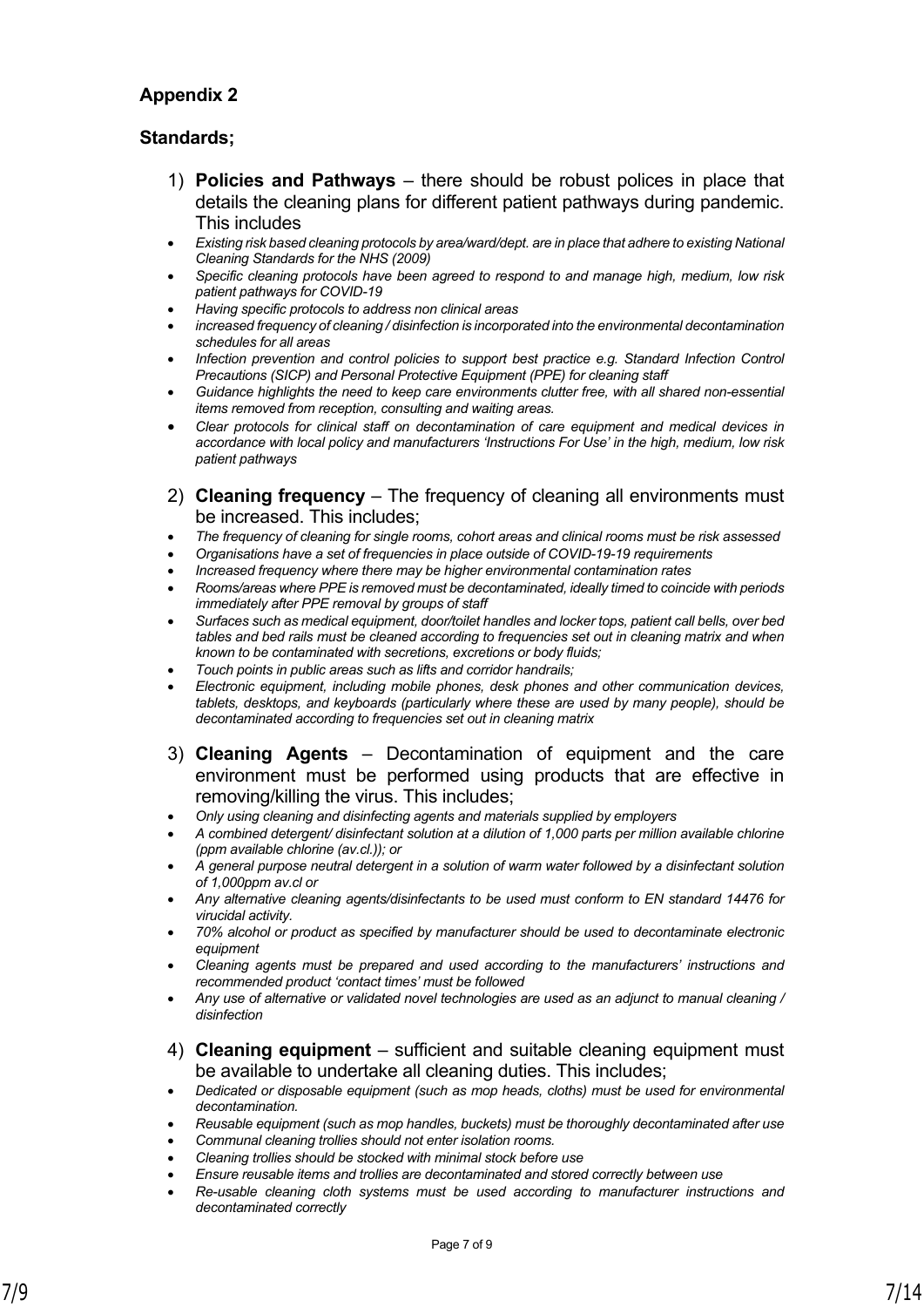- 5) **Training and Education** all staff who undertake environmental cleaning tasks have the skills and knowledge to perform their tasks safely and effectively. This includes;
- *Current mandatory training in Infection prevention and control.*
- *Staff are trained and undergo COVID-19 competency assessment in SICP and TBP (including the appropriate use of PPE) prior to working in any clinical environment, according to pathway and by task*
- *Hand hygiene audits of cleaning staff are undertaken monthly*
- *All staff are taught the principles of cleaning and disinfection along with specific cleaning methods*
- *Safe use of cleaning agents, materials and equipment and their disposal*
- 6) **Staffing and Supplies** adequate resources have been allocated to ensure these standards can be achieved. This includes;
- *Cleaning staff are allocated to specific area(s) and not be moved between COVID-19 and non-COVID-19 pathways, except in exceptional circumstances*
- *Organisations need to have the ability to act and react rapidly to urgent requests for cleaning support.*
- *Adequate supplies of cleaning agents, materials and equipment are assessed daily and stock maintained*
- *Bank and agency staff are used in same areas (ideally non-Covid-19 zones) and movement is minimised*
- *Adequate staffing is maintained to ensure that the standards are delivered and meet demand resulting from increased cleaning frequencies.*
- *Adequate supervision*
- *Assessment of individuals staff risk is documented before working in COVID-19 areas*
- *Robust support of other services to maintain and increase staffing levels*
- 7) **Technological Solutions** the use of technology to support and augment traditional cleaning methodologies. This includes;
- *Use of new technological solutions such as UVC-light (Ultra-Violet) and Hydrogen Peroxide Vapour (HPV )in COVID-19 areas as an adjunct to other methods*
- *Recognising that a manual clean and preparation of the area is required prior to use of UVC-light or HPV*
- *Ensuring staff using such technologies adhere to protocols for safe use*
- *Employing as part of the organisational cleaning protocol in managing other HCAI*
- 8) **Audit Compliance** robust audit and monitoring processes are in place to ensure the cleaning standards are effective. This includes;
- *Having protocols in place to identify that cleaning measures are achieving compliance with local and national standards.*
- *Current audit monitoring tool should include an additional generic element specifying Cleaning Schedules.*
- *There is audit sign off across all patient pathways for wards/departments*
- *Existing audit processes within low risk pathways are continued and reported and actioned*
- *Ensure protocols and procedures are in place to provide monthly reports on compliance, highlighting areas of non-compliance via an exception report.*
- *Prior to audit an increased reporting system needs to be in place in order to capture compliance in cohort areas.*
- *Considering the use of more objective indicators in monitoring cleaning efficacy in addition to visual inspection.*
- 9) **Responsibility & Accountability** there are clear lines of accountability within the organisation to ensure these standards are implemented and monitored. This includes;
- *Board level responsibility for oversight of environmental cleanliness during pandemic*
- *There is a designated lead for environmental cleanliness across all sites from Facilities and Estates and IP&C link*
- *A rapid and robust process in place to report, escalate and address non-compliance with the standards*
- *A cleaning responsibility matrix highlighting service responsibilities of all staff reflecting wards and departments*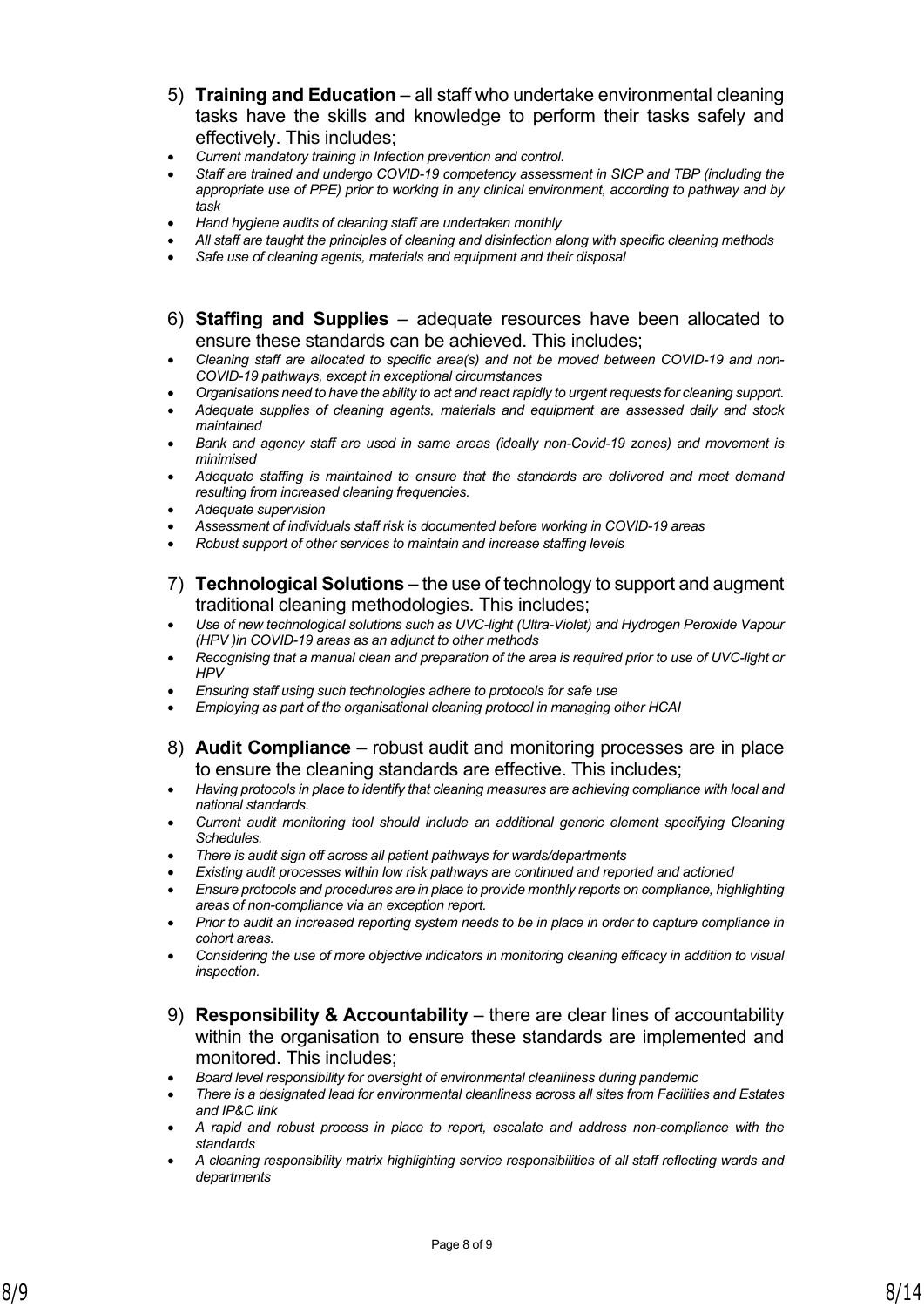#### **Appendix 3 Cleaning Frequency Matrix**

|                                                        | <b>High Risk COVID-19</b>                                                                                                                                                                                                                                                                                                                                                                                                                                                                    | <b>Medium Risk COVID-19</b>                                                                                                                                                                                                                                                                                                                                                                                             | Low Risk COVID-19                                                                                                                                                                                                                                                                                                                                                                                                                                                                                                                                                                                                                                             |
|--------------------------------------------------------|----------------------------------------------------------------------------------------------------------------------------------------------------------------------------------------------------------------------------------------------------------------------------------------------------------------------------------------------------------------------------------------------------------------------------------------------------------------------------------------------|-------------------------------------------------------------------------------------------------------------------------------------------------------------------------------------------------------------------------------------------------------------------------------------------------------------------------------------------------------------------------------------------------------------------------|---------------------------------------------------------------------------------------------------------------------------------------------------------------------------------------------------------------------------------------------------------------------------------------------------------------------------------------------------------------------------------------------------------------------------------------------------------------------------------------------------------------------------------------------------------------------------------------------------------------------------------------------------------------|
| Level of risk                                          | Pathway                                                                                                                                                                                                                                                                                                                                                                                                                                                                                      | Pathway                                                                                                                                                                                                                                                                                                                                                                                                                 | Pathway                                                                                                                                                                                                                                                                                                                                                                                                                                                                                                                                                                                                                                                       |
|                                                        | <b>Section 9: SICPs &amp; TBPs</b>                                                                                                                                                                                                                                                                                                                                                                                                                                                           | <b>Section 8: SICPs &amp; TBPs</b>                                                                                                                                                                                                                                                                                                                                                                                      | <b>Section 6: SICPs</b>                                                                                                                                                                                                                                                                                                                                                                                                                                                                                                                                                                                                                                       |
| <b>Description</b>                                     | Any care facility where;<br>a) untriaged individuals present for<br>assesment or treatment (symptoms<br>unknown)<br><b>OR</b><br>b) confirmed SARS-CoV-2 (COVID 19)<br>positive individuals are cared for<br><b>OR</b><br>c) symptomatic or suspected COVID-19<br>individuals including those with a history<br>of contact with a COVID-19 case, who have<br>been triaged/clinically assessed and are<br>waiting for test results<br>OR<br>d) symptomatic individuals who decline<br>testing | Any care facility where triaged/ clinically<br>assessed individuals are asymptomatic<br>and are;<br>a) waiting a SARS-CoV-2 (COVID-19) test<br>result and have no known recent COVID-<br>19 contact<br><b>OR</b><br>b) where testing is not required or feasible<br>on asymptomatic individuals and<br>infectious status is unknown<br><b>OR</b><br>c) asymptomatic individuals decline<br>testing in any care facility | Any care facility where;<br>a) triaged/clinically assessed individuals<br>with no symptoms, no known recent<br>COVID-19 contact, who have recently<br>shielded<br><b>AND</b><br>have a negative SARS-CoV-2 (COVID-19)<br>test within 72 hours of treatment and, for<br>planned admissions, have self-isolated<br>from the point of the test<br><b>OR</b><br>b) patients who have recovered from<br>COVID-19 and had at least three<br>consecutive days without fever or<br>respiratory systems and a negative COVID-<br>19 test<br><b>OR</b><br>c) patients or individuals in any care<br>facility where testing is undertaken<br>regularly (remain negative) |
| <b>Cleaning frequency</b>                              | High risk pathway - Daily<br>frequency                                                                                                                                                                                                                                                                                                                                                                                                                                                       | <b>Medium risk pathway - Daily</b><br>frequency                                                                                                                                                                                                                                                                                                                                                                         | Low risk pathway - Daily<br>frequency                                                                                                                                                                                                                                                                                                                                                                                                                                                                                                                                                                                                                         |
| Occupied Emergency /<br><b>Assessment Areas</b>        | <b>Four times</b>                                                                                                                                                                                                                                                                                                                                                                                                                                                                            | Three times                                                                                                                                                                                                                                                                                                                                                                                                             | <b>Twice</b>                                                                                                                                                                                                                                                                                                                                                                                                                                                                                                                                                                                                                                                  |
| Inpatient rooms / cohort $-$<br>occupied               | <b>Three times</b>                                                                                                                                                                                                                                                                                                                                                                                                                                                                           | Three times                                                                                                                                                                                                                                                                                                                                                                                                             | <b>Twice</b>                                                                                                                                                                                                                                                                                                                                                                                                                                                                                                                                                                                                                                                  |
| Private Patient bathrooms/<br>toilets                  | Twice                                                                                                                                                                                                                                                                                                                                                                                                                                                                                        | <b>Twice</b>                                                                                                                                                                                                                                                                                                                                                                                                            | <b>Twice</b>                                                                                                                                                                                                                                                                                                                                                                                                                                                                                                                                                                                                                                                  |
| Inpatient rooms - unoccupied<br>(terminal cleaning)    | When vacated and then twice<br>daily                                                                                                                                                                                                                                                                                                                                                                                                                                                         | When vacated and then twice<br>daily                                                                                                                                                                                                                                                                                                                                                                                    | When vacated                                                                                                                                                                                                                                                                                                                                                                                                                                                                                                                                                                                                                                                  |
| Occupied inpatient areas                               | <b>Three times</b>                                                                                                                                                                                                                                                                                                                                                                                                                                                                           | <b>Three times</b>                                                                                                                                                                                                                                                                                                                                                                                                      | <b>Twice</b>                                                                                                                                                                                                                                                                                                                                                                                                                                                                                                                                                                                                                                                  |
| Shared patient bathrooms/<br>toilets                   | <b>Four times</b>                                                                                                                                                                                                                                                                                                                                                                                                                                                                            | Three times                                                                                                                                                                                                                                                                                                                                                                                                             | Twice                                                                                                                                                                                                                                                                                                                                                                                                                                                                                                                                                                                                                                                         |
| Unoccupied inpatient areas                             | <b>Twice</b>                                                                                                                                                                                                                                                                                                                                                                                                                                                                                 | Once                                                                                                                                                                                                                                                                                                                                                                                                                    | Once                                                                                                                                                                                                                                                                                                                                                                                                                                                                                                                                                                                                                                                          |
| Outpatient / ambulatory care<br>rooms                  | <b>Between patients</b>                                                                                                                                                                                                                                                                                                                                                                                                                                                                      | <b>Between patients</b>                                                                                                                                                                                                                                                                                                                                                                                                 | Twice                                                                                                                                                                                                                                                                                                                                                                                                                                                                                                                                                                                                                                                         |
| Frequently used hallways and<br>corridors              | <b>Twice</b>                                                                                                                                                                                                                                                                                                                                                                                                                                                                                 | <b>Twice</b>                                                                                                                                                                                                                                                                                                                                                                                                            | <b>Twice</b>                                                                                                                                                                                                                                                                                                                                                                                                                                                                                                                                                                                                                                                  |
| Frequently touched areas in<br>hallways and corridors  | <b>Four times</b>                                                                                                                                                                                                                                                                                                                                                                                                                                                                            | <b>Four times</b>                                                                                                                                                                                                                                                                                                                                                                                                       | <b>Twice</b>                                                                                                                                                                                                                                                                                                                                                                                                                                                                                                                                                                                                                                                  |
| Hallways and corridors that are<br>not frequently used | Once                                                                                                                                                                                                                                                                                                                                                                                                                                                                                         | Once                                                                                                                                                                                                                                                                                                                                                                                                                    | Once                                                                                                                                                                                                                                                                                                                                                                                                                                                                                                                                                                                                                                                          |
| Outpatient / ambulatory care<br>rooms                  | <b>Between patients</b>                                                                                                                                                                                                                                                                                                                                                                                                                                                                      | <b>Between patients</b>                                                                                                                                                                                                                                                                                                                                                                                                 | <b>Between patients</b>                                                                                                                                                                                                                                                                                                                                                                                                                                                                                                                                                                                                                                       |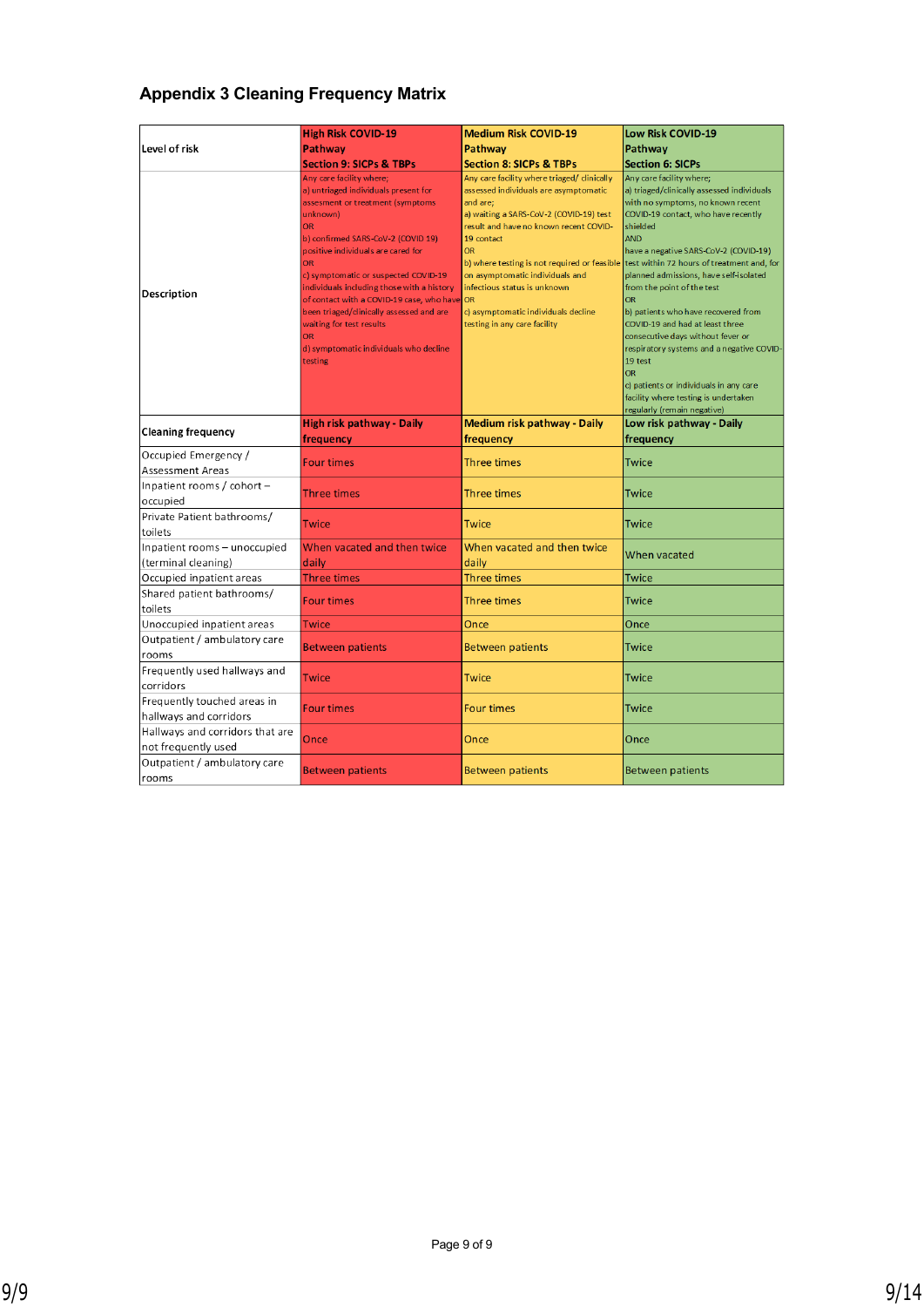| <b>Integrated Impact Assessment Tool</b> |                                                                                                                                                                                                                                                                                                     | Y/N          | <b>Evidence &amp; Further Information</b>                       | <b>Completed By</b>                       | <b>Evidence</b><br>(Insert) |
|------------------------------------------|-----------------------------------------------------------------------------------------------------------------------------------------------------------------------------------------------------------------------------------------------------------------------------------------------------|--------------|-----------------------------------------------------------------|-------------------------------------------|-----------------------------|
|                                          | <b>Financial/Service Impacts</b>                                                                                                                                                                                                                                                                    |              |                                                                 |                                           |                             |
| 1.                                       | Has the new proposal/service model been costed? If<br>so, by whom?                                                                                                                                                                                                                                  | Y            | <b>Contained within SBAR</b>                                    | <b>Finance/Facilities</b><br><b>Teams</b> |                             |
| 2.                                       | Does the budget holder have the resources to pay for<br>the new proposal/service model? Otherwise how will<br>this be supported - where will the resources/money<br>come from i.e. specify budget code or indicate if<br>external funding, etc?                                                     | Y            | Subject to Welsh Government support on<br>funding               |                                           |                             |
| 3.                                       | Is the new proposal/service model affordable from<br>within existing budgets?                                                                                                                                                                                                                       | $\mathsf{N}$ | Additional funding will be required from<br><b>WG</b>           |                                           |                             |
| 4.                                       | Is there an impact on pay or non pay e.g. drugs,<br>equipment, etc?                                                                                                                                                                                                                                 | Υ            | Impact on pay/cleaning materials                                |                                           |                             |
| 5.                                       | Is this a spend to save initiative? If so, what is the<br>anticipated payback schedule?                                                                                                                                                                                                             | N            |                                                                 |                                           |                             |
| 6.                                       | What is the financial or efficiency payback<br>(prudency), if any?                                                                                                                                                                                                                                  | N            | To achieve revised standards of cleaning<br>and decontamination |                                           |                             |
|                                          | 7. Are there risks if the new proposal/service model is<br>not put into effect?                                                                                                                                                                                                                     | N            |                                                                 |                                           |                             |
| 8.                                       | Are there any recognised or unintended<br>consequences of changes on other parts of the<br>system (i.e. impact on current service, impact of<br>changes in secondary care provision on primary care<br>services and capacity or vice versa, or other statutory<br>services e.g. Local Authorities?) | N            |                                                                 |                                           |                             |
| 9.                                       | Is there a need for negotiation/lead in times i.e.                                                                                                                                                                                                                                                  | Υ            | Will be subject to recruitment processess                       |                                           |                             |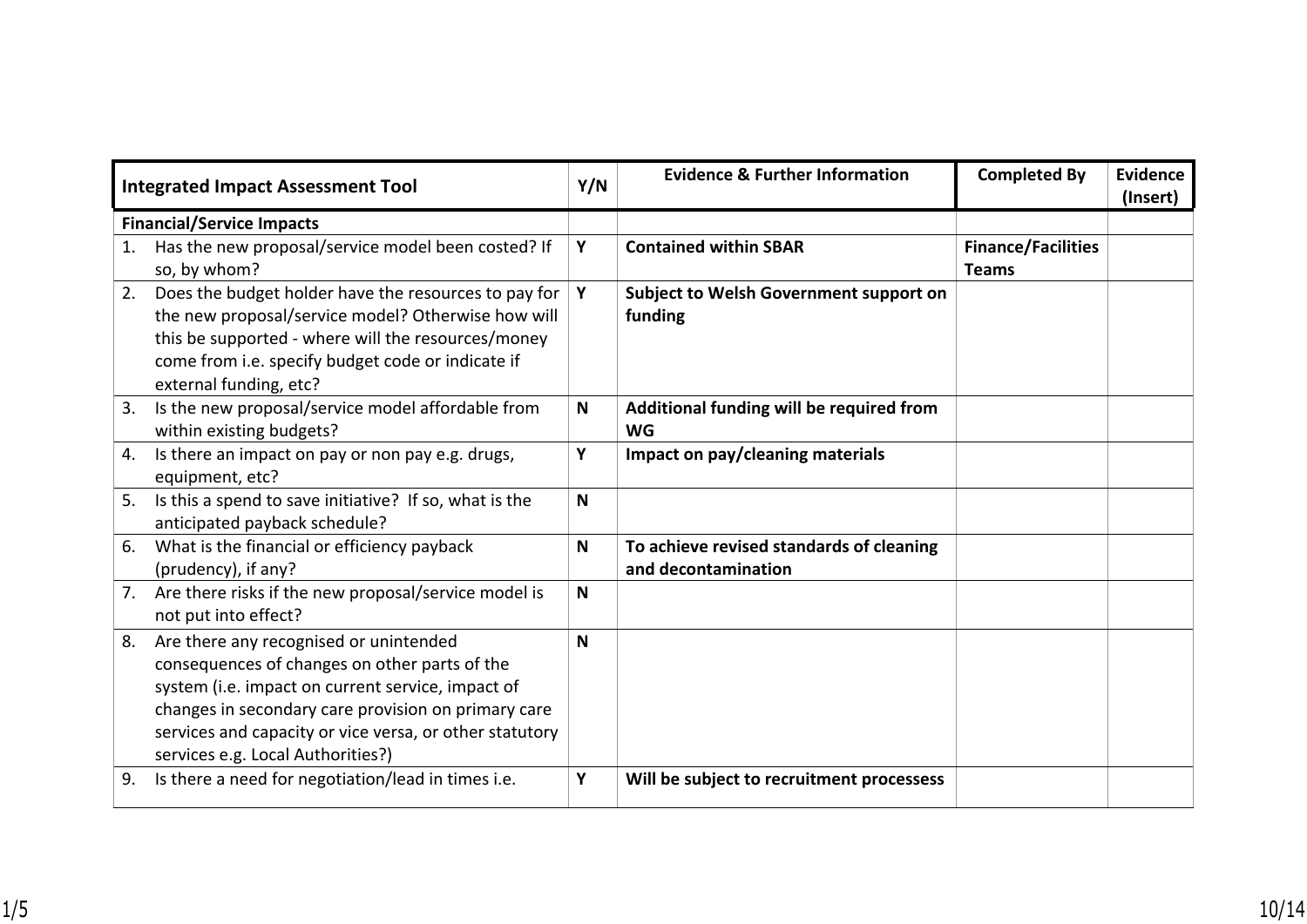| short term, medium term, long term? If so, with<br>whom e.g. staff, current providers, external funders,                           |             |                                                                                                                                     |  |
|------------------------------------------------------------------------------------------------------------------------------------|-------------|-------------------------------------------------------------------------------------------------------------------------------------|--|
| etc?                                                                                                                               |             |                                                                                                                                     |  |
| 10. Are capital requirements identified or funded?                                                                                 | N/A         |                                                                                                                                     |  |
| 11. Will capital projects need to be completed in time to<br>support any service change proposed?                                  | N/A         |                                                                                                                                     |  |
| 12. Has a Project Board been identified to manage the<br>implementation?                                                           | Y           | A team has been established to manage<br>the recruitment process                                                                    |  |
| 13. Is there an implementation plan with timescales to<br>performance manage the process and risks?                                | Y           | This is currently being established to<br>identify how the revised standards will<br>be phased alongside the recruitment<br>process |  |
| 14. Is there a post project evaluation planed for the new<br>proposal/service model?                                               | N           |                                                                                                                                     |  |
| 15. Are there any other constraints which would prevent<br>progress to implementation?                                             | $\mathbf N$ |                                                                                                                                     |  |
| <b>Quality/Patient Care Impacts</b>                                                                                                |             |                                                                                                                                     |  |
| 16. Could there be an impact on patient outcome/care?                                                                              | Y           | Positive impact due to improved<br>cleanliness standards                                                                            |  |
| 17. Is there any potential for inequity of provision for<br>individual patient groups or communities?<br>E.g. rurality, transport. | N           |                                                                                                                                     |  |
| 18. Is there any potential for inconsistency in approach<br>across the Health Board?                                               | N           |                                                                                                                                     |  |
| 19. Is there are potential for postcode<br>lottery/commissioning?                                                                  | N           |                                                                                                                                     |  |
| 20. Is there a need to consider exceptional<br>circumstances?                                                                      | N           |                                                                                                                                     |  |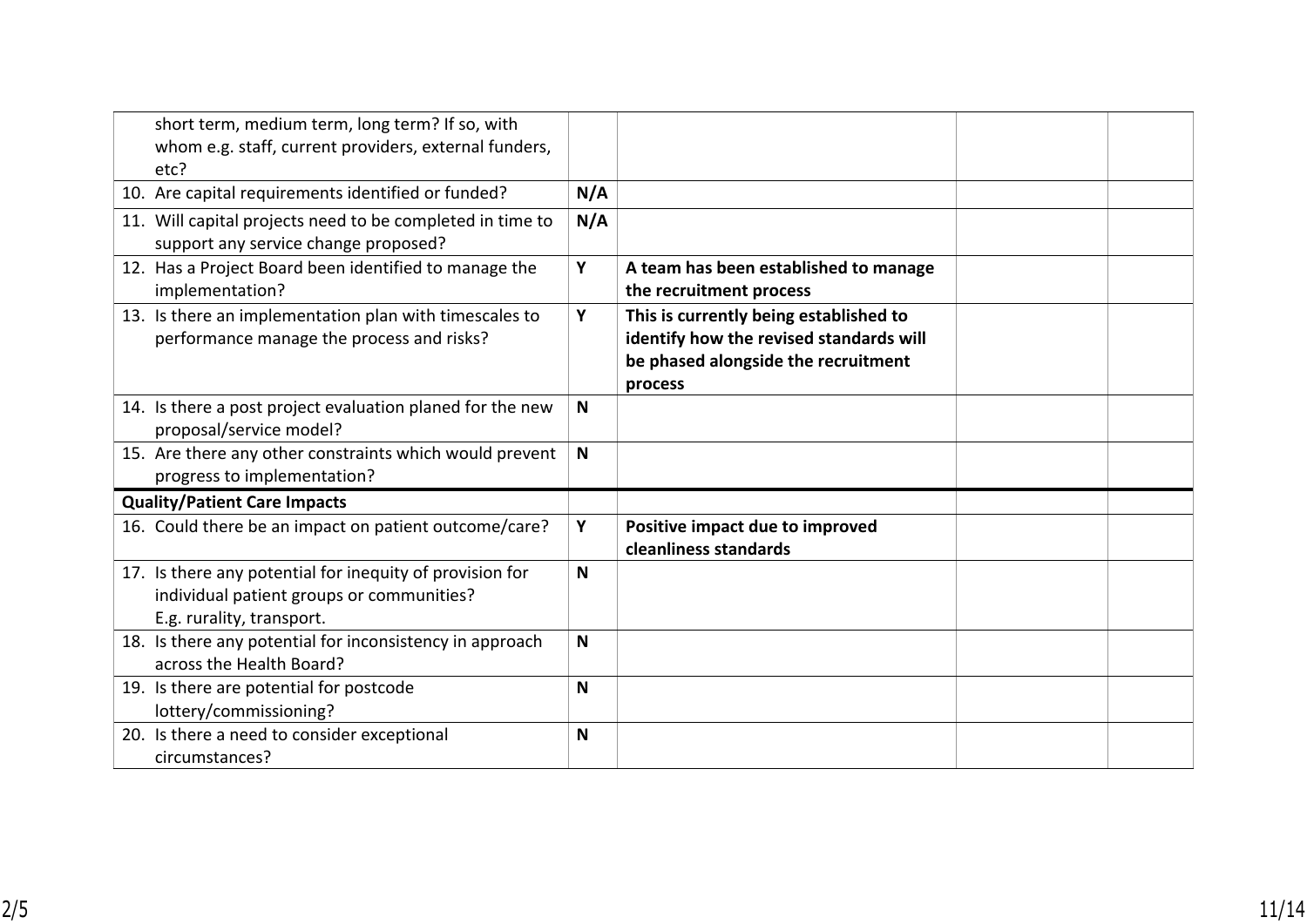| 21. Are there clinical and other consequences of<br>providing or delaying/denying treatment (i.e.<br>improved patient outcomes, chronic pain, physical<br>and mental deterioration, more intensive procedures<br>eventually required? | N            |                                                                                    |  |
|---------------------------------------------------------------------------------------------------------------------------------------------------------------------------------------------------------------------------------------|--------------|------------------------------------------------------------------------------------|--|
| 22. Are there any Royal College standards, NICE<br>guidance or other evidence bases, etc, applicable?                                                                                                                                 | N            |                                                                                    |  |
| 23. Can clinical engagement be evidenced in the design<br>of the new proposal/service model?                                                                                                                                          | N            |                                                                                    |  |
| 24. Are there any population health impacts?                                                                                                                                                                                          | N            |                                                                                    |  |
| <b>Workforce Impact</b>                                                                                                                                                                                                               |              |                                                                                    |  |
| 25. Has the impact on the existing staff/WTE been<br>determined?                                                                                                                                                                      | Υ            | <b>Costed plan identifying WTE</b><br>requirements                                 |  |
| 26. Is it deliverable without the need for premium<br>workforce?                                                                                                                                                                      | Υ            |                                                                                    |  |
| 27. Is there the potential for staff disengagement if there<br>is no clinical/'reasonable' rationale for the action?                                                                                                                  | $\mathsf{N}$ |                                                                                    |  |
| 28. Is there potential for professional<br>body/college/union involvement?                                                                                                                                                            | N            |                                                                                    |  |
| 29. Could there be any perceived interference with<br>clinical freedom?                                                                                                                                                               | N            |                                                                                    |  |
| 30. Is there potential for front line staff conflict with the<br>public?                                                                                                                                                              | $\mathsf{N}$ |                                                                                    |  |
| 31. Could there be challenge from the 'industries'<br>involved?                                                                                                                                                                       | N            |                                                                                    |  |
| 32. Is there a communication plan to inform staff of the<br>new arrangements?                                                                                                                                                         | $\mathsf{N}$ | Will need to be developed as part of<br><b>Team Brief when full implementation</b> |  |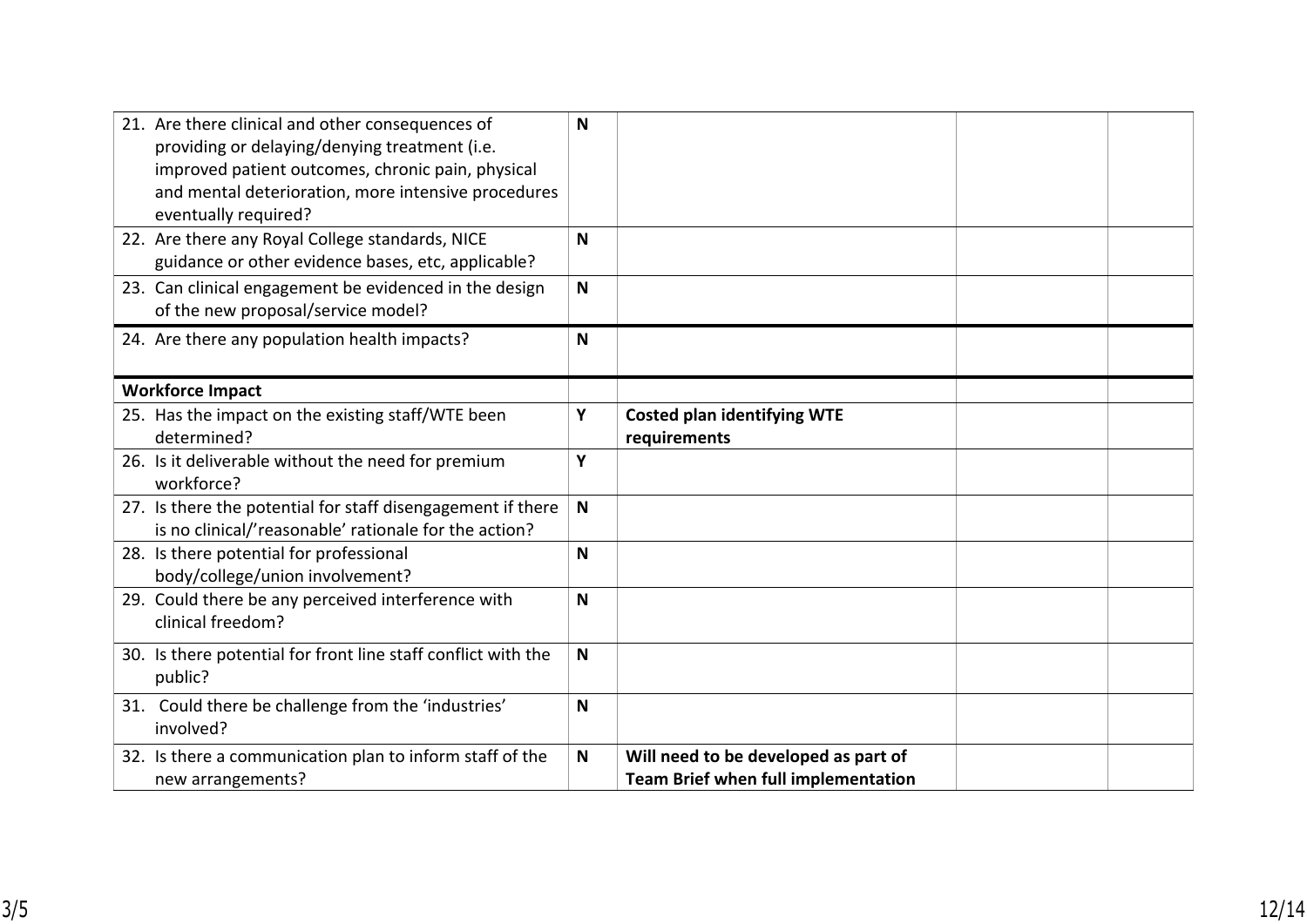|                                                                                                                                                                                                             |     | plan is available               |  |
|-------------------------------------------------------------------------------------------------------------------------------------------------------------------------------------------------------------|-----|---------------------------------|--|
| 33. Has the Organisational Change Policy been followed,<br>including engagement/consultation in accordance<br>with guidance?                                                                                | N/A |                                 |  |
| 34. Have training requirements been identified and will<br>this be complete in time to support the new<br>proposal/service model?                                                                           | Y   | Part of the implementation plan |  |
| <b>Risk Impact</b>                                                                                                                                                                                          |     |                                 |  |
| 32. Has a risk assessment been completed?                                                                                                                                                                   | N/A |                                 |  |
| 33. Is there a plan to mitigate the risks identified?                                                                                                                                                       | N/A |                                 |  |
| <b>Legal Impact</b>                                                                                                                                                                                         |     |                                 |  |
| 34. Has legal compliance been considered e.g. Welsh<br>Language: is there any specific legislation or<br>regulations that should be considered before a<br>decision is made?                                | N   |                                 |  |
| 35. Is there a likelihood of legal challenge?                                                                                                                                                               | N   |                                 |  |
| 36. Is there any existing legal guidance that could be<br>perceived to be compromised i.e. Independent<br>Provider Contracts, statutory guidance re: Continuing<br>Healthcare, Welsh Government Policy etc? | N   |                                 |  |
| 37. Is there any existing contract and/or notice periods?                                                                                                                                                   | N   |                                 |  |
| <b>Reputational Impact</b>                                                                                                                                                                                  |     |                                 |  |
| 38. Is there a likelihood of public/patient opposition?                                                                                                                                                     | N   |                                 |  |
| 39. Is there a likelihood of political activity?                                                                                                                                                            | N   |                                 |  |
| 40. Is there a likelihood of media interest?                                                                                                                                                                | N   |                                 |  |
| 41. Is there the potential for an adverse effect on<br>recruitment?                                                                                                                                         | N   |                                 |  |